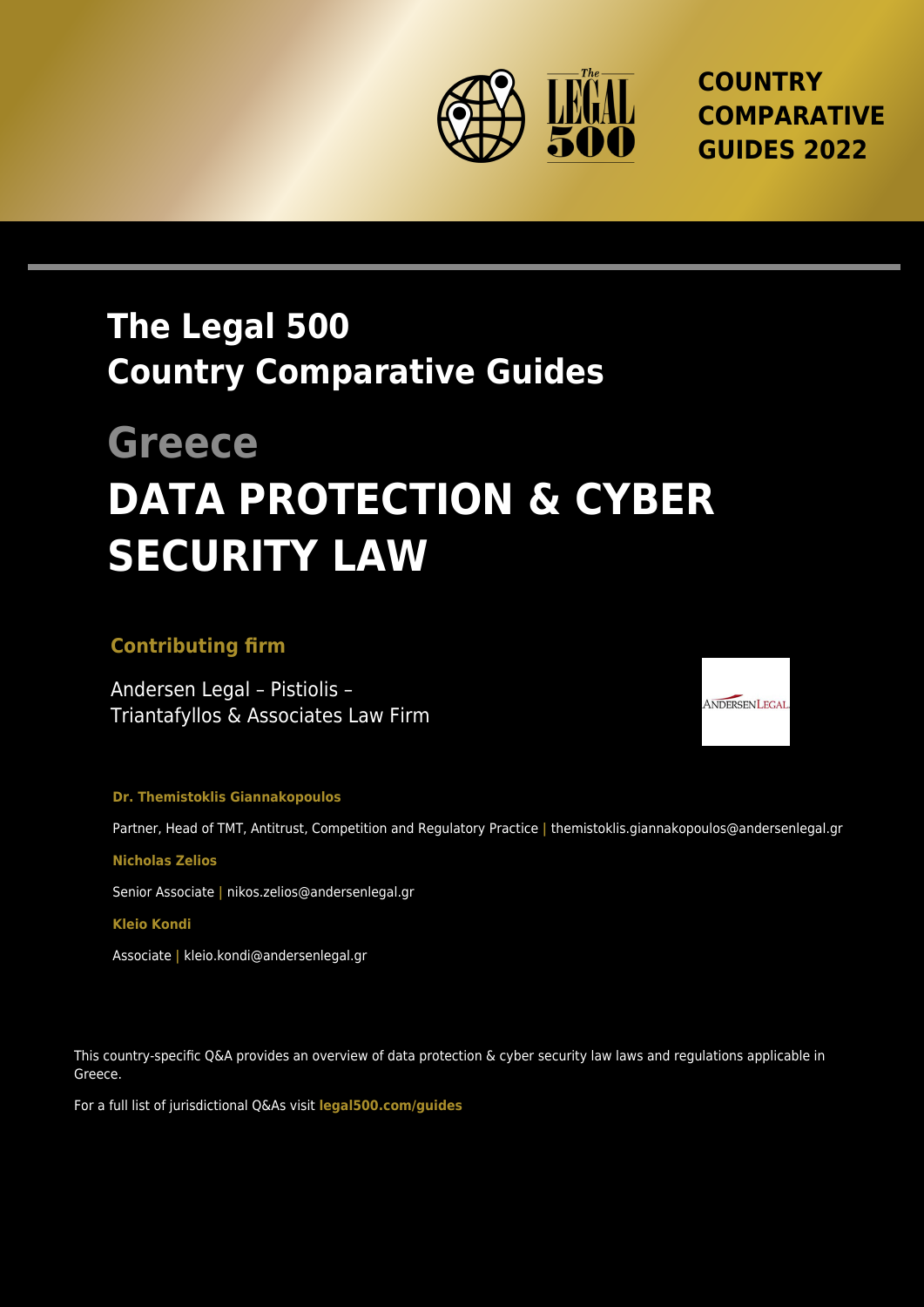### **GREECE DATA PROTECTION & CYBER SECURITY LAW**



**1. Please provide an overview of the legal and regulatory framework governing data protection and privacy in your jurisdiction (e.g., a summary of the key laws, who is covered by them, what sectors, activities or data do they regulate, and who enforces the relevant laws). Are there any expected changes in the data protection and privacy law landscape in 2022-2023 (e.g., new laws or regulations coming into effect, enforcement of any new laws or regulations, expected regulations or amendments)?**

The legal framework governing privacy in Greece is as follows:

- Article 9A of the Constitution which is the first constitutional text recognizing explicitly the right of individuals to the protection of their personal data and providing explicitly for the function of an independent authority entrusted with an audit role,
- The General Data Protection Regulation 2016/679 (hereinafter, 'GDPR'),
- Law No 4624/2019 which is the new Greek law that sets out implementing measures for the General Data Protection Regulation at national level,
- Law No 2472/1997 on the protection of individuals with regard to the processing of personal data, which implemented into the Greek legal order the Directive 95/46 /EC on the protection of individuals with regard to the processing of personal data and on the free movement of such data (hereinafter, 'Directive 95/46/EC'),
- Law No 3471/2006 on the protection of personal data and privacy in electronic communications amending Law 2472/1997, implementing Directive 2002/58/EC on privacy

and electronic communications, (hereinafter, 'Directive 2002/58/EC'),

It is noted that, pursuant to Article 84 of Law 4624/2019, a significant number of provisions of Law 2472/1997 are repealed while its provisions referred to in that article are retained.

Law 3471/2006 also remains valid and applies as lex specialis in relation to the GDPR on certain matters.

In 2020, the Hellenic Data Protection Authority issued an opinion on Law 4624/2019, expressing serious concerns about the compatibility of its provisions with the GDPR, while expressly stating that, in the exercise of its powers, it will not apply, provisions of Law 4624/2019 which are deemed to be in conflict with the GDPR, or are outside the authorization framework laid down by the GDPR.

#### **2. Are there any registration or licensing requirements for entities covered by these laws and, if so, what are the requirements? Are there any exemptions?**

Following the application of the GDPR certain obligations under the previous Law 2472/1997 were abolished. For instance, under the previous legal framework, there was an obligation to notify the Hellenic Data Protection Authority (hereinafter, 'HDPA') for establishing and operating a non-sensitive personal data file and for performing such processing. Moreover, article 7 of Law 2472/1997 provided for a licensing procedure on the processing of sensitive personal data.

In addition, according to the decision No 46/2018 of the HDPA «the provisions of Article 7 of Law 2472/1997, insofar as they provide for an authorization of the (Hellenic) Data Protection Authority, are no longer applicable from 25.05.2018 onwards as contrary to the GDPR, which is directly applicable, given that the categories of data, referred to in this Article of the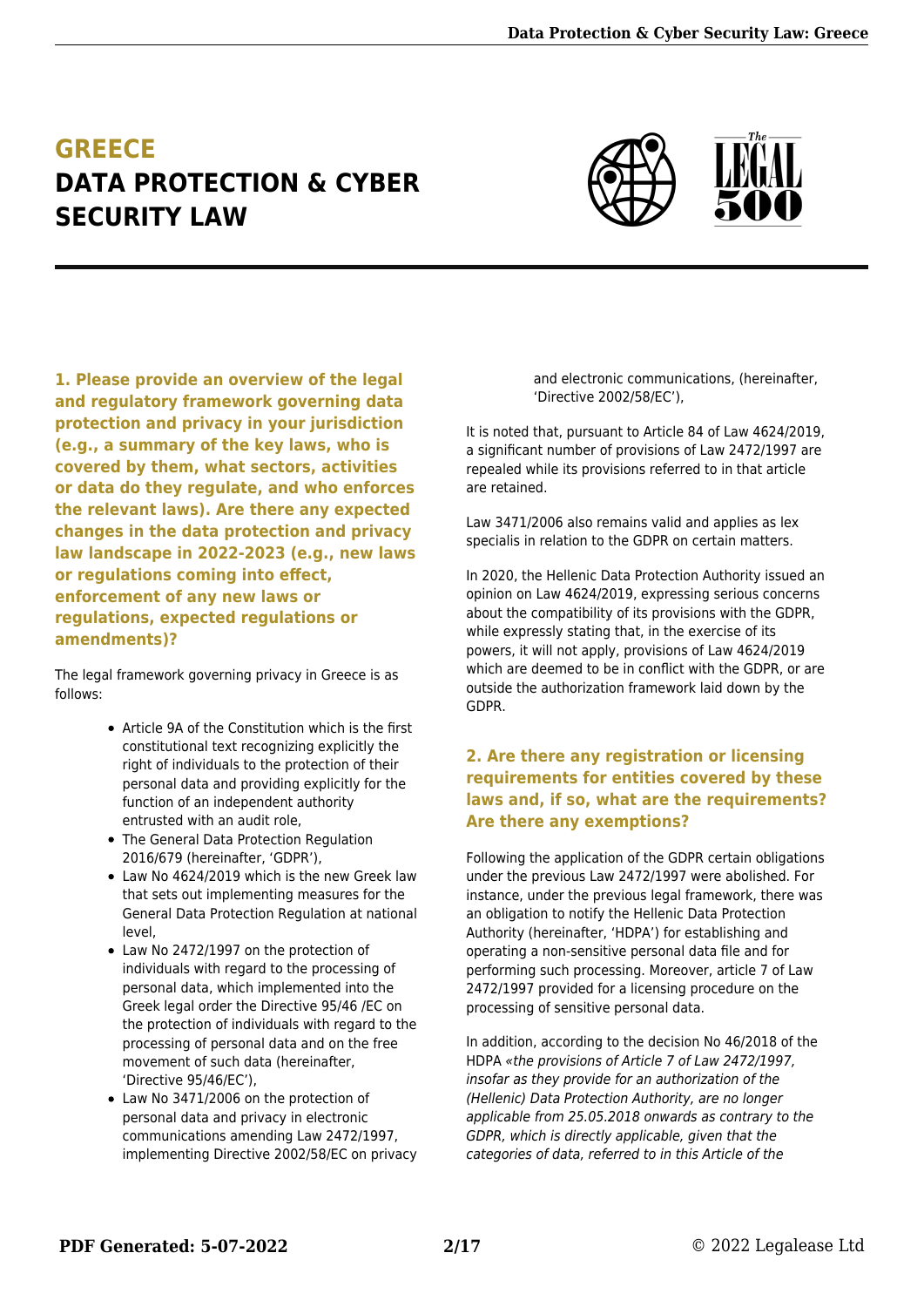national law, do not coincide with those referred to in Article 9 (4) of the GDPR. Therefore, the Authority is no longer competent to issue authorizations for the processing and for the establishment and operation of a file based on Article 7 of Law 2472/1997».

#### **3. How do these laws define personal data or personally identifiable information (PII) versus special category or sensitive PII? What other key definitions are set forth in the laws in your jurisdiction?**

According to article 4 of the GDPR, personal data means any information relating to an identified or identifiable natural person ('data subject'); an identifiable natural person is one who can be identified, directly or indirectly, in particular by reference to an identifier such as a name, an identification number, location data, an online identifier or to one or more factors specific to the physical, physiological, genetic, mental, economic, cultural or social identity of that natural person.

Furthermore, according to article 9 par. 1 of the GDPR, special categories of personal data ('sensitive' personal data) refer to personal data revealing racial or ethnic origin, political opinions, religious or philosophical beliefs, or trade union membership, and the processing of genetic data, biometric data for the purpose of uniquely identifying a natural person, data concerning health or data concerning a natural person's sex life or sexual orientation.

In article 84 of Law 4624/2019, regarding the definitions, there is a clear provision for reference to article 2 of Law 2472/1997.

**4. What are the principles related to, the general processing of personal data or PII – for example, must a covered entity establish a legal basis for processing personal data or PII in your jurisdiction or must personal data or PII only be kept for a certain period? Please outline any such principles or "fair information practice principles" in detail.**

Principles relating to processing of personal data are provided in article 5 of the GDPR and concern:

- lawfulness, fairness and transparency,
- purpose limitation,
- data minimization,
- accuracy,
- storage limitation, and
- integrity and confidentiality

Another principle which should be also mentioned concerns accountability, which refers to the explicit liability of the controller to demonstrate compliance with all the aforementioned principles.

In order to comply with the principle of lawfulness, processing activities must be based on one of the legal bases under article 6 referring to personal data or article 9 referring to sensitive personal data of the GDPR.

Moreover, the HDPA adopted, before the entry into force of the GDPR, certain regulatory acts, directives, opinions and decisions in order to regulate specific personal data processing across various business sectors. The directives and opinions serve as interpretational guidance of the existing legal framework, further specifying certain provisions. The most important among these are the following:

- Regulatory Act No 1/1999 on the obligation of the controllers to inform the data subjects,
- Directive No 115/2001 on the processing of personal data of employees,
- Directive No 1/2005 on the safe destruction of personal data,
- Directive No 1/2011 on the use of CCTV systems for the protection of persons and goods,
- Directive No 2/2011 on electronic consent.
- Opinion No 6/2013 on the access of third parties to public documents containing personal data,
- Opinion No 1/2016 on the terms and conditions of 'opt-out' of unwanted communication for direct marketing or for other advertising purposes.

Furthermore, under Law 4624/2019 provides more specific arrangements regarding the processing of personal data:

- in the context of employment relations (Article 27),
- freedom of expression and information (Article 28),
- for archiving purposes in the public interest (Article 29),
- for the purposes of scientific or historical research or the collection and maintenance of statistics (Article 30).

However, it should be noted that the HDPA in its opinion on Law 4624/2019 has expressed considerable doubts about the compatibility of these provisions with the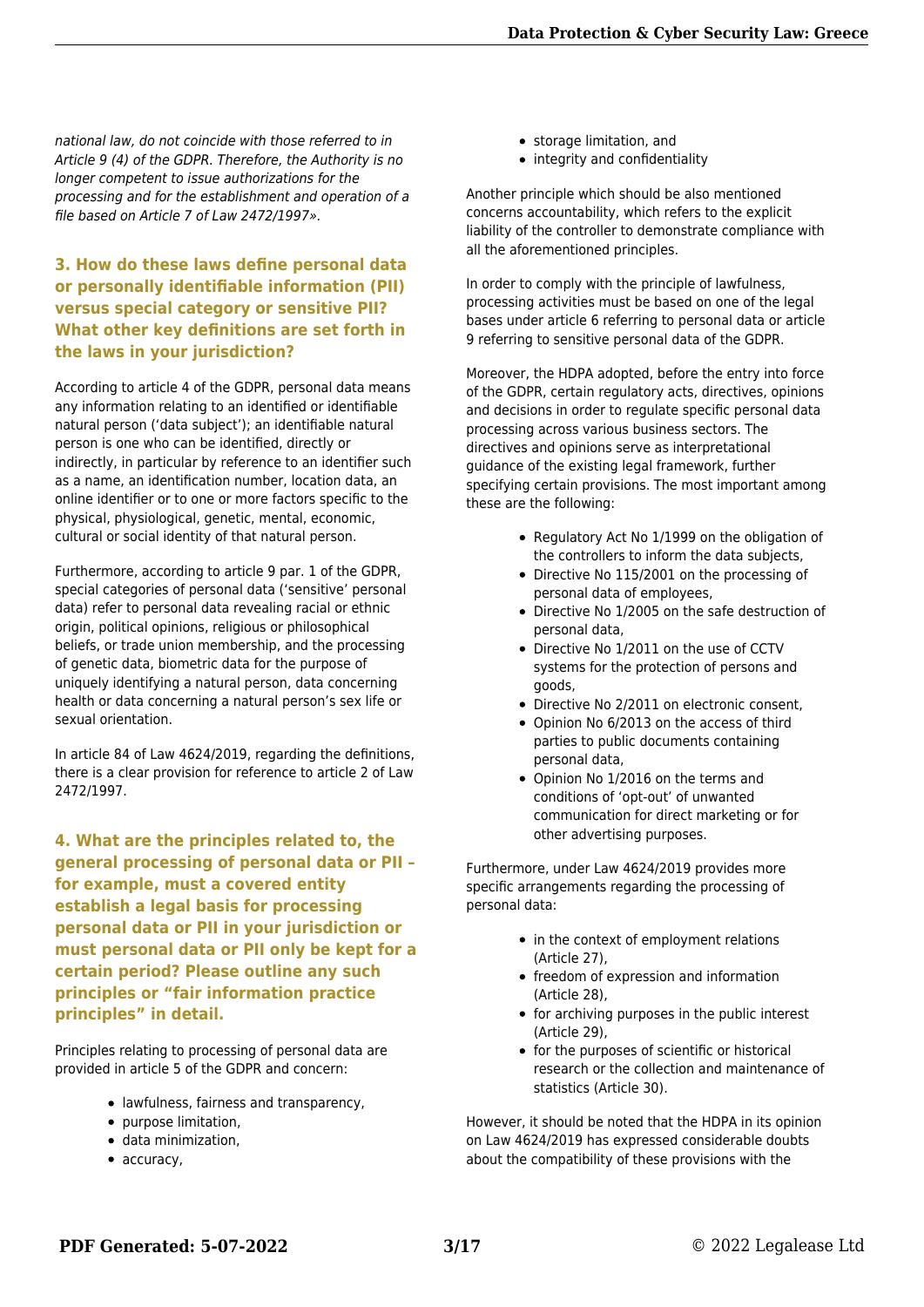GDPR.

#### **5. Are there any circumstances where consent is required or typically used in connection with the general processing of personal data or PII?**

According to the GDPR, consent is required in the following cases:

- a. When there is processing of special categories of personal data. In such a case, consent is used as one of the legal bases that justifies the processing of the aforementioned categories of personal data.
- b. When there is transfer of personal data to a non-EU country for which there is no adequacy decision under article 45 (3) or appropriate safeguards under article 46, including Binding Corporate Rules (hereinafter, 'BCRs'). In such a case, consent is used as one of the appropriate legal bases of data transfer.

With the newly aforementioned Greek Law no. 4624/2019, children's consent is also required for the processing of their personal data in relation to the provision of information society services directly to them, when they have reached the age of 15. If the minors are less that 15 years old, the processing referred above shall be lawful only after the consent of their legal representatives have been given.

Moreover, an indicative example where consent is required is Law 3471/2006 which prohibits unwanted communication with the data subject by electronic means, without human intervention, for purposes of direct marketing of products or services or for any other advertising purposes, unless the data subject has given his/her consent to this respect.

Another indicative example where consent is required is the example of potential borrowers, who have to give their consent to the bank in order for the latter to have access to the ''white list'' of the data system ''Tiresias'', including loans, credit cards etc.

**6. What are the rules relating to the form, content and administration of such consent? For instance, can consent be implied, incorporated into a broader document (such as a terms of service) or bundled with other matters (such as**

#### **consents for multiple processing operations)?**

Consent can be provided in a hard copy or electronic version.

With regards to the content of the consent and the minimum requirements that must be met in order for it to be ''informed'', Working Party 29 (hereinafter, 'WP 29') supports that it is necessary to inform the data subject about certain elements that are crucial to make a choice. Therefore, the minimum information required for obtaining a valid consent is the following:

- i. the controller's identity,
- ii. the purpose of each of the processing operations for which consent is sought,
- iii. what (type of) data will be collected and used,
- iv. the existence of the right to withdraw consent,
- v. information about the use of the data for automated decision-making in accordance with article 22 (2)(c)34 where relevant, and
- vi. on the possible risks of data transfers due to absence of an adequacy decision and of appropriate safeguards as described in article 46.

Regarding other information about the processing of personal data, reference can be made to the data controller's Privacy Notice.

Finally, the data controller shall record, in a secure manner, the information necessary to demonstrate the consent of the data subject.

In Directive 2/2011 of the HDPA certain provisions further explain and clarify how consent provided by electronic means within this context fulfills the conditions of validity. Amongst others and with regards to consent for receipt of emails through internet certain examples are provided as guidance. Data controllers should confirm that the user has access to this email address, either through an initial informative email to the email submitted as contact email, which contains certain information such as the purpose, the origin and all relevant information etc. Another option is the double opt-in which is recommended in cases where the consent provided also includes receipt of further services by the user, such as subscription to a webpage with password and username. In this scenario, certain details such as identity and origin of the sender should be included, in the initial confirmation email, along with the activation of consent for instance through an email to a specific address of the data controller, or through a respective URL. Validity of consent depends on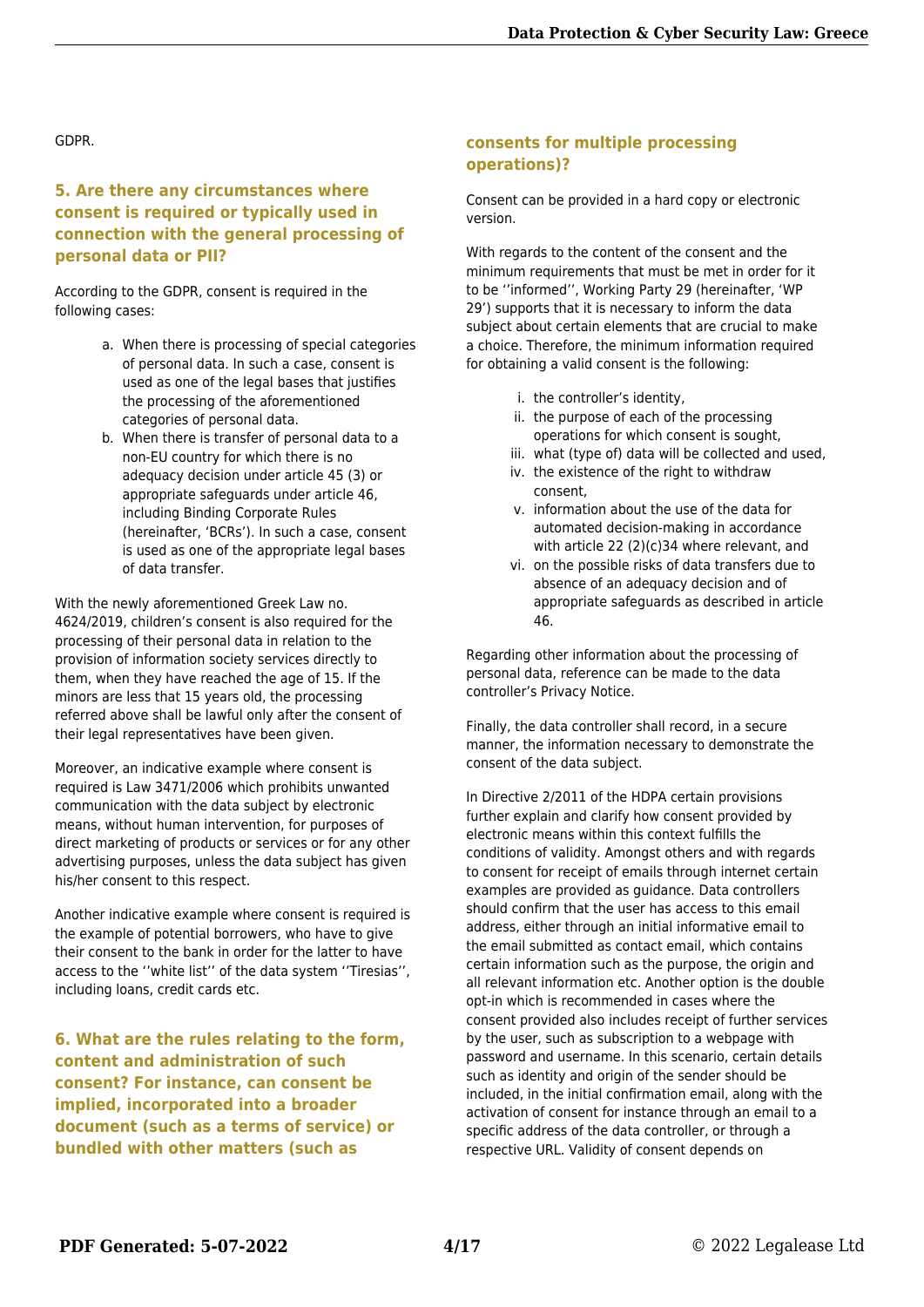activation of consent by the user. Withdrawal of consent should be possible. In this case, new confirmation of the user's access to the email is not required. Such consent should be recorded in a safely manner for purposes of evidence. Withdrawal of consent should be always available either via email or hyperlink.

#### **7. What special requirements, if any, are required for processing sensitive PII? Are there any categories of personal data or PII that are prohibited from collection?**

Article 9 par. 1 of the GDPR introduces a general prohibition on the processing of special categories of personal data. However, par. 2 of the above article provides for the specific requirements that must be met in order for the processing to be legal. Explicit consent by the data subject, carrying out the obligations and exercising specific rights of the controller or of the data subject in the field of employment and social security and social protection law, protecting the vital interests of the data subject or of another natural person, processing which is necessary in the course of legitimate activities with appropriate safeguards by a foundation, association any other not-profit body, processing relating to personal data which are manifestly made public by the data subject, the establishment, exercise or defense of legal claims, substantial public interest, the provision of health or social care or treatment, public interest in the area of public health, archiving in the public interest, scientific or historical research purposes or statistical purposes, are all legal bases which can justify processing of special categories of personal data. In addition, Law 4624/2019 (Article 22) contains specific provisions for the processing of special categories of data, but according to the opinion of the Hellenic Data Protection Authority these are either a repetition of the provisions of the GDPR, or are outside the authorization framework defined by the GDPR.

Furthermore, paragraph 3 of the abovementioned article 22 provide for an explicit obligation to take appropriate and specific measures in the processing of specific categories of personal data in order to safeguard the data subject's interests.

Moreover, article 9 par. 4 of the GDPR provides for the possibility of Member States to maintain or introduce further conditions, including limitations, with regard to the processing of genetic data, biometric data or data concerning health.

Pursuant to the aforementioned possibility provided by the GDPR, article 23 of Law 4624/2019, introduces a general prohibition on the processing of genetic data for health and life insurance purposes.

#### **8. How do the laws in your jurisdiction address children's personal data or PII?**

Children are recognized as a vulnerable group of data subjects, requiring thus enhanced protection.

With regards to the conditions applying on child's consent in relation to information society services, the threshold of sixteen (16) years old was introduced by the GDPR. More specifically, consent of a child above sixteen (16) was deemed valid, whereas below sixteen (16) years old, such processing shall be lawful only if and to the extent that consent was given or authorized by the holder of parental responsibility over the child. According to the GDPR, Member States may provide by law for a lower age for those purposes provided that such lower age is not below thirteen (13) years. Following the issuance of Law 4624/2019 the age limit of a child's valid digital consent is now lowered to fifteen (15) years old.

Moreover, the HDPA in line with the interpretation provided so far by WP 29 as also approved by the European Data Protection Board, further underlines that in cases of a child's consent, the language addressed to data subjects should be simple, explicit and understandable. Furthermore, under the light of the GDPR's Preamble and the Guidelines, automated decision-making, including profiling having legal effects on children or significantly affecting them is prohibited, although certain exceptions are allowed when appropriate safeguards have been put in place. Additionally, children's vulnerability should not be taken into advantage and children should always benefit from the absolute right to object to profiling for purposes of commercial promotion.

#### **9. Does the law include any derogations, exclusions or limitations other than those already described? Please describe the relevant provisions.**

In addition to the derogations, exclusions or limitations described above there are also general limitations of the material scope of the GDPR. In particular, the GDPR does not apply to the processing of personal data:

- a. in the course of an activity which falls outside the scope of Union law,
- b. by the Member States when carrying out activities which fall within the scope of Chapter 2 of Title V of the TEU,
- c. by a natural person in the course of a purely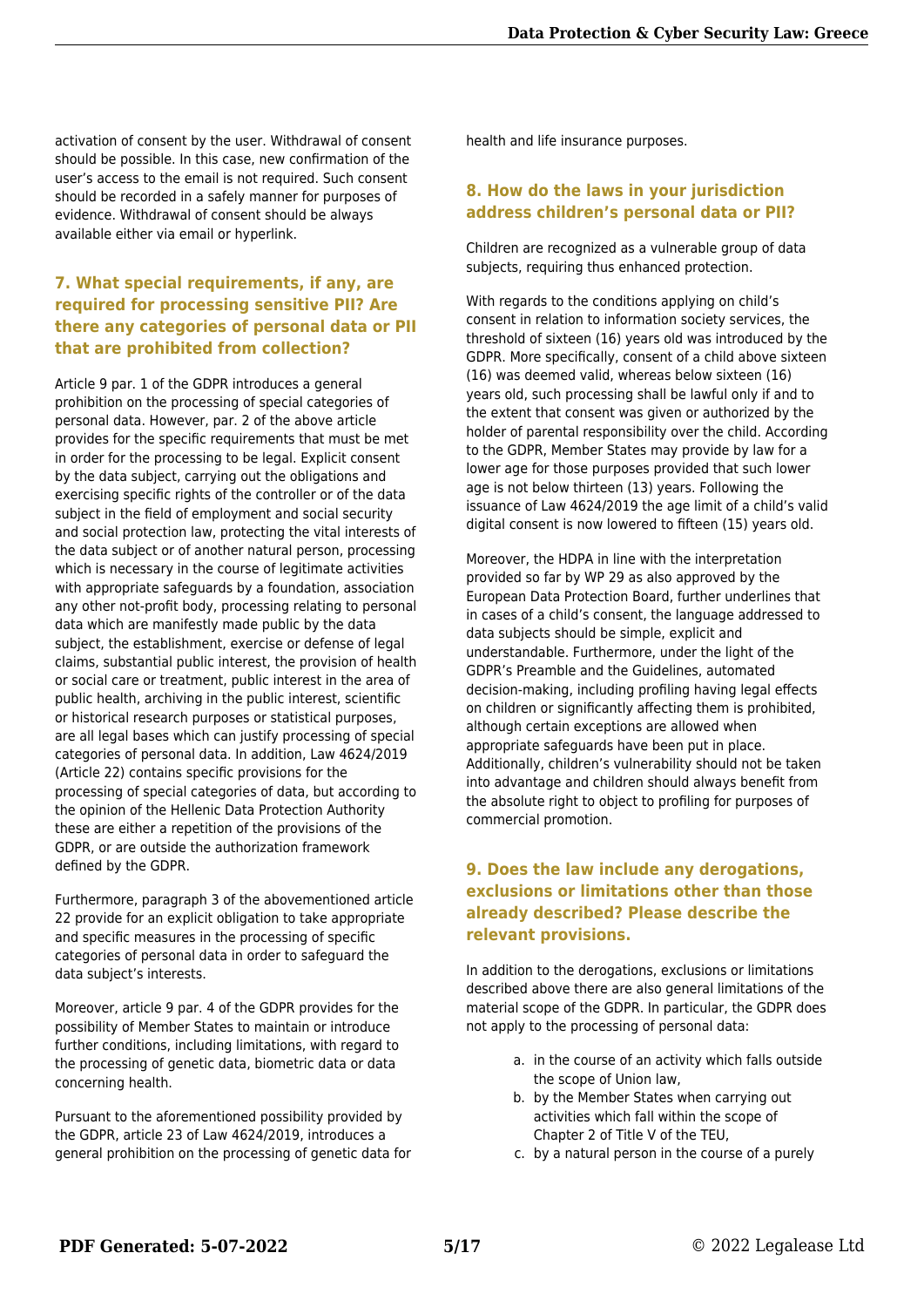personal or household activity,

d. By competent authorities for the purposes of the prevention, investigation, detection or prosecution of criminal penalties, including the safeguarding against and the prevention of threats to public security.

Finally, the scope of the GDPR does not apply on anonymous data. More precisely, information which does not relate to an identified or identifiable natural person or to personal data rendered anonymous in such a manner that the data subject is not or no longer identified, is not subject to the GDPR provisions. The above exception does not cover cases of pseudonymous data, which are still subject to EU data protection laws.

#### **10. Does your jurisdiction impose requirements of 'data protection by design' or 'data protection by default' or similar? If so, please describe the requirement and how businesses typically meet the requirement.**

Regarding the protection of personal data by design and by default, the HDPA refers to article 25 of the GDPR in conjunction with Recital 78 of the GDPR's Preamble.

According to the data protection by design principle, both while determining the means of processing and at the time of the processing itself, the data controller shall introduce and implement appropriate measures and use technology designed to implement data-protection principles. Such measures are pseudonymization of personal data which should take place as soon as possible (namely replacement of personal data with artificially identifying data), encryption (encryption of personal data so that only the authorized persons can read it), minimization of data processing and introduction of necessary safeguards, in a manner that the requirements set by the GDPR are met and the protection of the rights of the data subjects is ensured.

Moreover, according to the data protection by default principle, the data controller shall implement appropriate technical and organizational measures for ensuring that, by default, privacy is ensured and only personal data which necessary for each specific purpose of the processing are processed. This obligation applies to the amount of personal data collected, the extent of their processing, the period of their storage and their accessibility. Such measures shall ensure that by default, personal data are not made accessible without the individual' s intervention to an indefinite number of natural persons.

In addition, the HDPA mentions two examples of measures designed to implement the data protection by design and by default principles. In particular:

- a. A social networking platform should be encouraged to define user profile settings in order to protect privacy as much as possible. Such protection is ensured when the user profile is by default not accessible by indefinite number of people and
- b. The need for transparency with regards to the functions and processing of personal data in order for the data subject to monitor data processing and for the controller to create and improve security features.

**11. Are owners or processors of personal data or PII required to maintain any internal records of their data processing activities or to establish internal processes or written documentation? If so, please describe how businesses typically meet these requirements.**

Most companies/organizations are required to keep a record of processing activities, which is a requirement under article 30 of the GDPR and is used as an accountability tool. The record of processing activities is also a useful tool for properly recording and organizing the company's processing activities.

Both the data controller and the data processor are required to maintain a record of processing activities with different data for each. The mandatory elements are described in detail in article 30 par. 1 of the GDPR as regards the controllers and in article 30 par. 2 with regards to the processors.

In addition to the aforementioned elements, additional information which is considered by the controller or processor as appropriate to facilitate their compliance may be included in the record of processing activities.

Any controller or processor may choose how to maintain the record of processing activities, provided that the obligation under article 30 of the GDPR is satisfied.

Furthermore, additional documentation, such as a Data Retention Policy, a Policy and Procedure on Personal Data Breach Notification and a Appropriate Use of Information Technology Resources Policy, are necessary for businesses' compliance with the GDPR.

The maintenance of the record of processing activities is not easy. Depending on the nature and the area of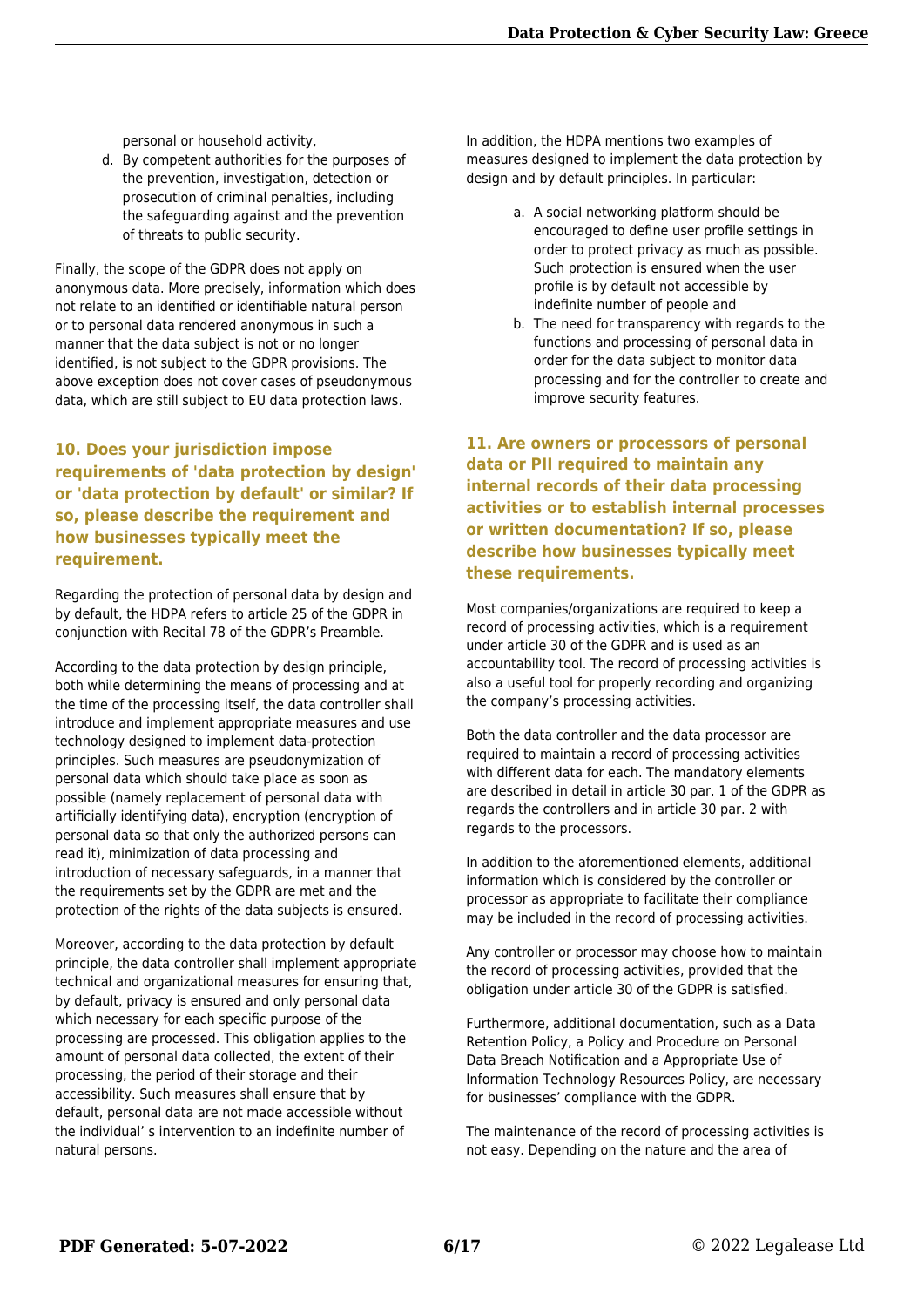expertise of a company, an internal project shall be initiated to detect and record all data flows, namely the sources of data collection, data transfer channels, recipients of personal data, etc. Next, a legal audit of the flows shall take place and the legal bases shall be identified in order to be added to the record of processing activities.

Finally, the HDPA provides indicative examples of a record of processing activities on excel format in order to assist small and medium-sized enterprises in their compliance with the GDPR.

#### **12. Do the laws in your jurisdiction require or recommend having defined data retention and data disposal policies and procedures? If so, please describe these data retention and disposal requirements.**

Several decisions of the Hellenic Data Protection Authority indicate the significance of respecting the principle of limitation of the retention period as set out in Article 5 of the GDPR.

However, even though specific data retention periods may be found in the Greek legislation, there is no explicit provision for implementation of a defined data retention policy and procedure by the data controllers.

Regarding the data disposal requirements, the Authority has issued Guidelines with recommendations for the safe disposal of personal data by data controllers. These Guidelines provide a set of technical and organizational measures to ensure the secure data disposal and destruction, such as pulping for data in paper form, data alteration for data in electronic form, etc.

It is worth noting that the Authority has imposed administrative fines on data controllers for disposing personal data in non-secure ways.

#### **13. When are you required to, or when is it recommended that you, consult with data privacy regulators in your jurisdiction?**

Article 36 of the GDPR refers to the controller's obligation to consult the supervisory authority. In particular, article 36 par. 1 provides that the controller shall consult the supervisory authority prior to processing where a data protection impact assessment (hereinafter, 'DPIA') indicates that the processing would result in a high risk in the absence of measures taken by the controller to mitigate the risk.

In addition to the above, obligatory consultation of the supervisory authority may arise under article 31 of the GDPR, as well as in the case of a personal data breach under article 33 par. 3 (b) of the GDPR.

#### **14. Do the laws in your jurisdiction require or recommend conducting risk assessments regarding data processing activities and, if so, in what circumstances? How are these risk assessments typically carried out?**

Article 35 par. 1 of the GDPR provides for a controller' s obligation to conduct prior to processing a DPIA where a type of processing in particular using new technologies, and taking into account the nature, scope, context and purposes of the processing, is likely to result in a high risk to the rights and freedoms of natural persons.

Article 35 par. 3 of the GDPR indicates certain types of processing which shall be regarded as ''resulting in high risk''.

The HDPA, in the exercise of its competences and pursuant to the relevant provisions, issued its Decision No 65/2018 by which it drew up and published a list of the types of processing which are subject to the requirement for a DPIA. It is noted, however, that the above list is not exhaustive and therefore, in case the requirements of article 35 par. 1 of the GDPR are met, the controller must conduct a DPIA and comply with all obligations arising from the GDPR. This list further supplements and specifies the respective Guidelines issued on DPIAs.

With regards to the method of conducting a DPIA, the GDPR provides certain flexibility in defining its exact structure and form, as it is not specified by detailed provisions. Nevertheless, article 35 par. 7 of the GDPR provides that the assessment shall contain at least a systematic description of the envisaged processing operations and the purposes of the processing, an assessment of necessity and proportionality of the processing operations, an assessment of the risks to the rights and freedoms of data subjects, as well as the measures envisaged to address the risks, including safeguards, security measures and mechanisms to ensure the protection of personal data and to demonstrate compliance with the GDPR.

**15. Do the laws in your jurisdiction require appointment of a data protection officer (or other person to be in charge of privacy**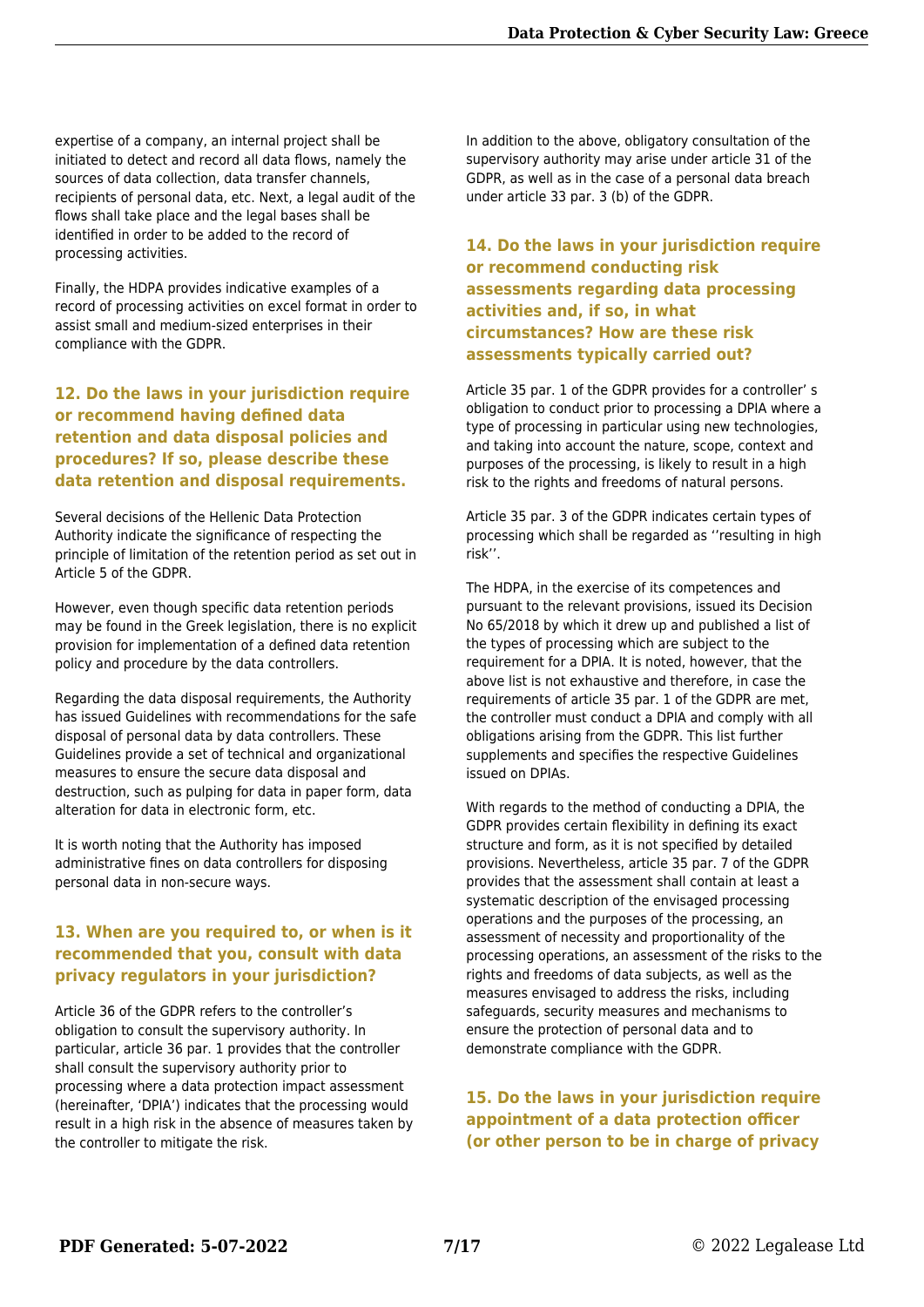#### **or data protection at the organization) and what are their legal responsibilities?**

Although Directive 95/46/ EC (article 18) included a reference on the Data Protection Officer (hereinafter, 'DPO'), Law 2472/1997 implementing the Directive did not include relevant provisions. Law 4624/2019 only refers to the appointment of a DPO by public entities, without however justifying the reason to such limited reference, not including private sector. Details on the DPO's appointment are included, such as the DPO's professional qualifications, expertise and tasks.

The formality of a DPO's appointment before the HDPA is satisfied by an electronic submission of a specific form provided by the HDPA to this respect, unless this is forbidden for public entities for reasons of national security or confidentiality duty. According to the HDPA's Opinion on Law 4624/2019 and provided that the relevant articles implement the respective provisions of Directive 2016/680, confusion might be created as per the scope of application of the respective GDPR provisions regarding DPO appointment which equally apply on both private and public entities.

In any case, the HDPA under the light of the GDPR has repeated that the role of a DPO is advisory and not determining and that the DPO does not have personal liability for non-compliance with the requirements of the GDPR. Appointment is concluded in writing, whereas the relevant tasks and role should be framed in accordance with the GDPR's relevant provisions. Amongst the DPO's tasks the HDPA has identified raising awareness and data protection culture within the entity concerned, informing and consulting the entity as per its obligations arising from the legal framework. The DPO should also monitor internal compliance, undertake personnel's training, conduct internal audits, advise on DPIAs and follow up their implementation. Furthermore, the DPO should serve as the contact person for both supervisory authorities and data subjects and should further cooperate with the supervisory authority.

#### **16. Do the laws in your jurisdiction require or recommend employee training? If so, please describe these training requirements.**

Law No 4624/2019 does not stipulate explicitly employee training. However, the HDPA has highlighted the significance of employee training through its caselaw. More specifically, in its Decision 44/2019 employee training on data protection is identified -amongst others in a non-exhaustive list- as a measure of compliance with accountability principle, in accordance with Article 5

of the GDPR. Given also that all companies subject to audit by the HDPA shall demonstrate compliance with the principles established in Article 5, it results that employee training is an organizational measure towards this direction. Moreover, in the Decision 50/2021 the HDPA stated that with respect to a specific data processing the civil servants, as staff of the respective Ministry, had not received appropriate guidance or training, implying thus the relevant obligation of the data controller.

Additionally, considering the constant developments on this dynamic area of law, it is highly recommended for all organizations subject to GDPR to engage into training of staff involved in processing operations, in a systematic manner (i.e., at least annually). This pattern forms a consistent approach and serves for the entities as a proactive organizational measure of compliance with the GDPR requirements.

**17. Do the laws in your jurisdiction require businesses to providing notice to individuals of their processing activities? If so, please describe these notice requirements (e.g., posting an online privacy notice).**

Under the GDPR the right to inform the data subjects is subject to more fairness and transparency as part of the accountability principle applying on data controllers. The HDPA has already conducted ex-officio investigations on the compliance of data controllers with the requirements of the GDPR and data protection in electronic communications. Within this context the HDPA checked the information provided to data subjects on the websites through relevant privacy notices sections, as per their content, in accordance with articles 13 and 14 of the GDPR. Therefore, it has pointed out in practice that websites are subject to compliance with the information obligation towards the data subjects.

To this end, Law 4624/2019 includes additional derogations -to the ones already stipulated in the GDPRfrom the information obligation towards the data subjects, i.e. for reasons of national or public security and the establishment, exercise or defense of legal claims of the data controller as the case may be. The HDPA's Opinion has already highlighted that these provisions are not specified as required by the GDPR. Therefore, it will be assessed on a case by case basis whether these provisions contravene the GDPR and the existing legal framework arising from the European Convention of Human Rights and the Charter of Fundamental Rights of the European Union.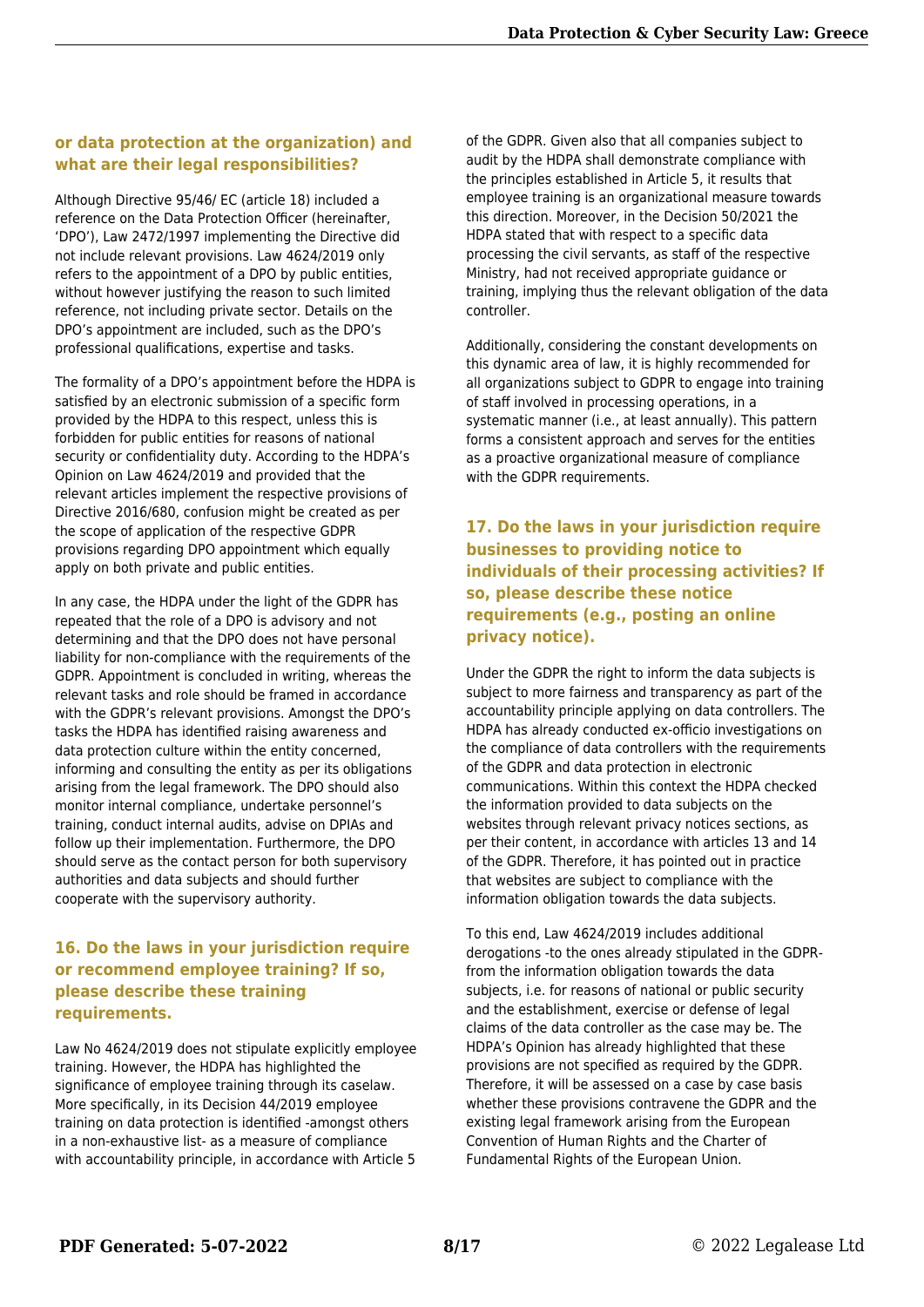**18. Do the laws in your jurisdiction draw any distinction between the owners/controllers and the processors of personal data and, if so, what are they? (e.g., are obligations placed on processors by operation of law, or do they typically only apply through flow-down contractual requirements from the owners/controller?)**

It is clear from the wording of article 3 paras 1 and 2 of the GDPR that the latter applies directly to both the data controller and the data processor.

Moreover, at national level, under the previous legal regime, there was a provision in article 3 par. 3 of L. 2472/1997, for the direct applicability of relevant provisions to both the data controller and the data processor. However, under Law 4624/2019, there is no corresponding reference.

Furthermore, there are both national and GDPR provisions that, taking into consideration the nature and scope of each role, distribute specific responsibilities and distinct obligations upon the data controller and the data processor.

In addition and in accordance with article 28 of the GDPR, a contractual relationship between the controller and the processor, the exact content of which is specified in the above article, is required and includes the details mentioned above, in the relevant question under No 13.

#### **19. Do the laws in your jurisdiction require minimum contract terms with processors of personal data or PII or are there any other restrictions relating to the appointment of processors (e.g., due diligence or privacy and security assessments)?**

In Greece, provisions on the respective requirements in cases of processing carried out on behalf of the data controller are specified under the GDPR. The data processors should guarantee the implementation of appropriate technical and organizational measures along with the confidentiality obligation of the persons authorized to process the data, the assistance in the exercise of rights from the data subjects, provisions on deletion or return of personal data following termination of service provision, making available to the controller all information necessary to demonstrate compliance, prior general or specific authorization for further engagement of data sub processors and performance only upon relevant orders and instruction of the data controller.

Furthermore, assistance of the controller is also foreseen with respect to the obligations relating to data breach incidents and DPIAs. The respective assignment is concluded in writing and should precise the scope, duration, nature, purpose of processing, type of data, categories of data subjects, relevant obligations and rights of the contracting parties.

Law 4624/2019 does not include any further provisions to this respect.

**20. Please describe any restrictions on monitoring, automated decision-making or profiling in your jurisdiction including the use of tracking technologies such as cookies. How are these terms defined and what restrictions are imposed, if any?**

In addition to the GDPR provisions on monitoring and profiling, at national level, HDPA regulates and further interprets through its Directives specific aspects of these matters, such as Directive 115/2001 which defines monitoring at the workplace and Directive 1/2011 on CCTV monitoring. CCTV monitoring at the workplace is also regulated by article 27 of Law 4624/2019. Moreover with regards to the use of tracking technologies such as GPS, the HDPA by a set of decisions has defined the framework of GPS operation and use by data controllers, while with regards to cookies, the provisions of Law 3471/2006 remain in force.

Article 4 par. 5 of Law 3471/2006 stipulates that installation of cookies is only allowed if the subscriber or user has given his/her consent after having been clearly and extensively informed.

Therefore, according to the above, the provider of an online service (for example an e-shop) or a third party (for example, an advertising site which promotes products through a website of an e-shop) may install cookies only if the subscriber or user has given his/her consent to this after having been duly informed (with the exception of the technically necessary cookies).

#### **21. Please describe any restrictions on cross-contextual behavioral advertising. How is this term or related terms defined?**

Targeted advertising is a marketing practice that includes contextual advertising and behavioral advertising. Contextual advertising is based on the content of the webpage the users are visiting or the keyword they have entered in a search engine, while behavioral advertising is based on observing their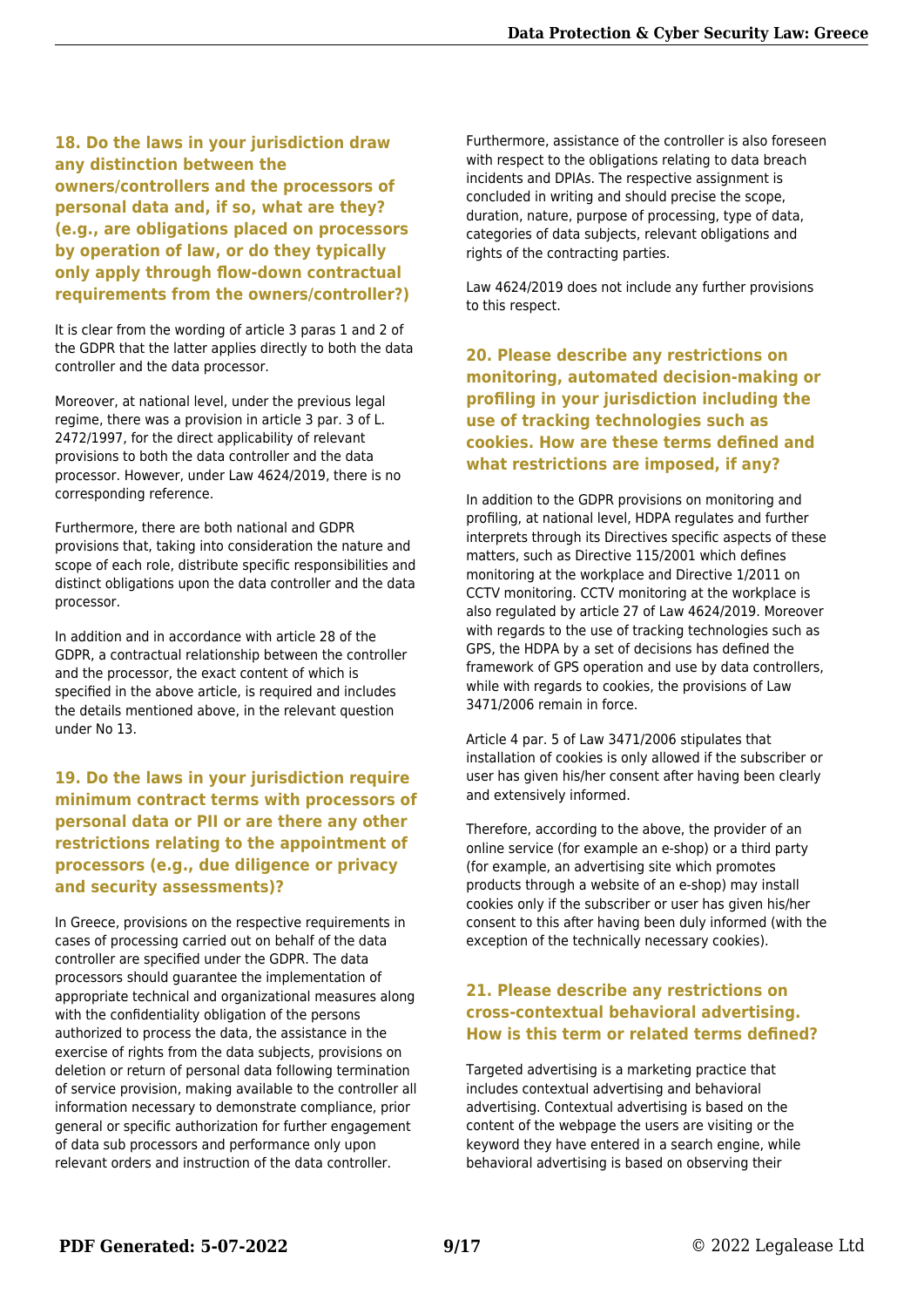behavior. These definitions derive from a study conducted by DG for Internal Policies of the EU Commission, dated September 2021, entitled "Regulating targeted and behavioral advertising in digital services. How to ensure users' informed consent".

Targeted advertising usually takes place through cookies. In Greek legal framework the provisions of law 3471/2006 as mentioned above apply with respect to cookies, requiring the consent of the user following the latter's clear and detailed information for the storage of data or gaining access to information already stored in the terminal equipment of the user.

By way of derogation, any technical storage or access required for the conveyance of information through an electronic communications network, or which is necessary for the provision of information society services explicitly requested by the user can be installed without the user's consent to this respect. The HDPA has also issued recommendations on best compliance practices for data controllers with the requirements on trackers and related technologies management. Targeted advertising based on trackers of such kind is subject to the same limitations as already provided in the law and further practically elaborated in the HDPA's recommendations. Trackers which are not necessary for the technical operation of the site, may under no circumstances be used without the prior explicit consent of the user and therefore, cannot be included in the "technically necessary" trackers requiring no consent. Future developments on E-Privacy Regulation will naturally be reflected on national level as per the conditions and management of said technologies.

#### **22. Please describe any laws in your jurisdiction addressing the sale of personal information. How is "sale" or related terms defined and what restrictions are imposed, if any?**

The HDPA has dealt with the issue of personal information sale under the previous legislative framework prior to the GDPR. More specifically, it has issued the Decision 26/2004 wherein it recognized that the collection of personal data for the purposes of direct marketing and promotion of sales and products, whether or not concluded on a professional basis, is lawful under specific circumstances. The consent of the data subject is required to this respect or by way of derogation, the processing can be justified as lawful on the basis of the legitimate interests pursued by the Data Controller. However, for this derogation to be invoked, the following conditions should be fulfilled: the personal data are available through public sources for which the data

subjects have provided their consent in order to be included, or the relevant lawful conditions for their inclusion in publicly available sources have been safeguarded, or the data subject has made public the latter's personal data for similar purposes. The HDPA in other decisions (No 114/2013) highlighted the significance of also observing the provisions of consumer protection legislation. The HDPA in the past and prior to the GDPR had conducted audits on companies active on drafting and selling lists with personal data and subsequently imposed the relevant fines, while further proceeded for the impositions of relevant criminal sanctions by the competent authorities.

Under the current legislative framework, it remains to be seen how this era will be formulated, provided that the conditions of lawfulness of processing are now stricter.

#### **23. Please describe any laws in your jurisdiction addressing telephone calls, text messaging, email communication or direct marketing. How are these terms defined and what restrictions are imposed, if any?**

Law No 3471/2006 on the protection of personal data and privacy in electronic communications amending Law 2472/1997, implementing Directive 2002/58/EC on privacy and electronic communications, (hereinafter, 'Directive 2002/58/EC') sets the rules and restrictions for unsolicited email, SMS and telephone communications.

One such restriction is: "The use of automated calling systems without human intervention (automatic calling machines), facsimile machines (fax) or electronic mail, for the purposes of direct marketing of goods or services, or any advertising purposes, may only be allowed in respect of subscribers who have given their prior consent."

On the other hand and by way of a derogation, the email and SMS contact details that have been lawfully obtained in the context of the sale of a product or a service or other transaction can be used for direct marketing of similar products or services by the supplier or the fulfilment of similar purposes, even when the recipient of the message has not given his/her prior consent, provided that he/she is clearly and distinctly given the opportunity to object, in an easy manner and free of charge, to such collection and use of electronic contact details when they are collected and on the occasion of each message in case the user has not initially refused such use.

Law No 3471/2006 remains valid and applies as lex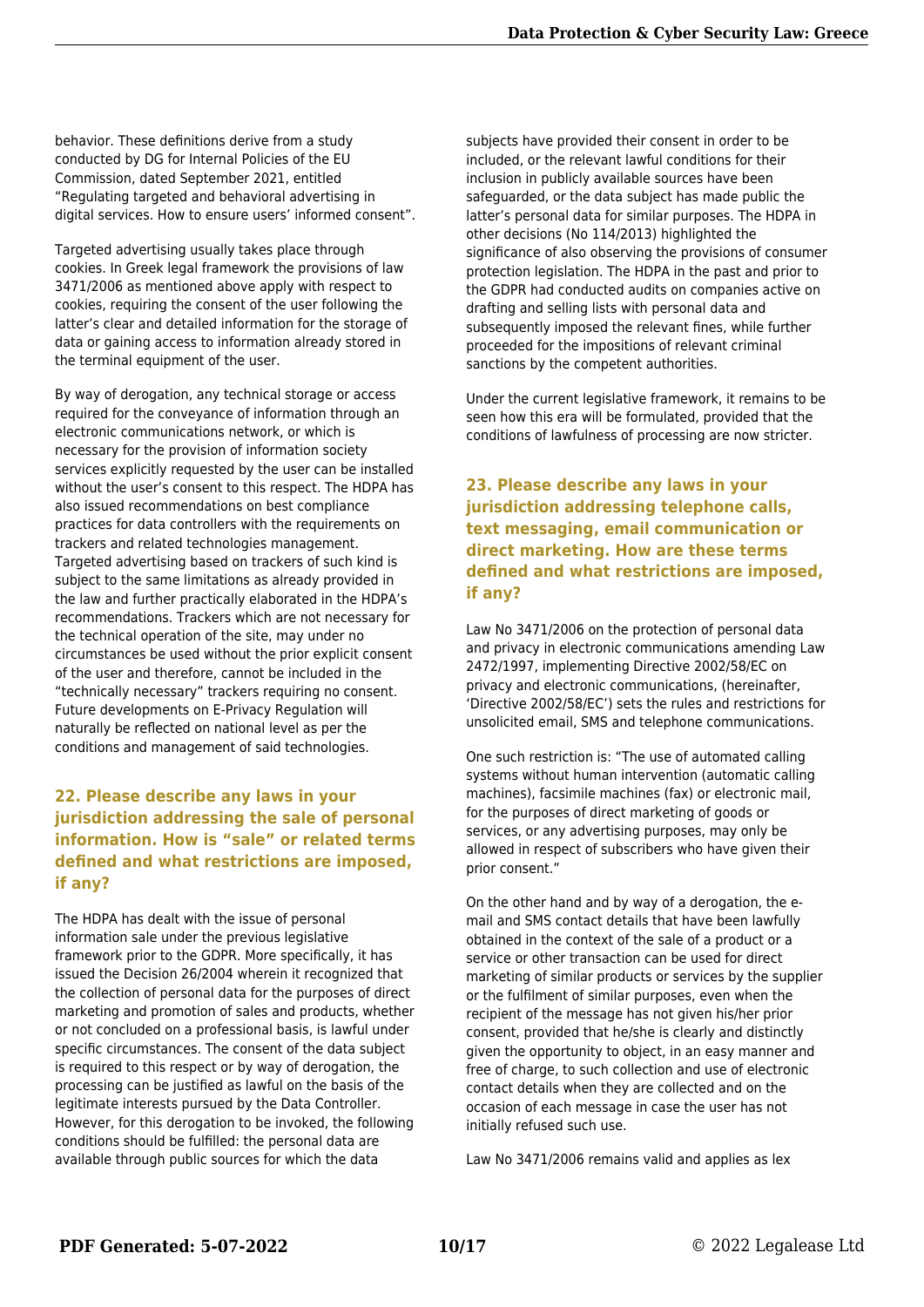specialis in relation to the GDPR on these matters.

#### **24. Please describe any laws in your jurisdiction addressing biometrics, such as facial recognition. How are these terms defined and what restrictions are imposed, if any?**

Pursuant to article 4 par. 14 of the GDPR, biometric data means personal data resulting from specific technical processing relating to the physical, physiological or behavioural characteristics of a natural person, which allow or confirm the unique identification of that natural person, such as facial images or dactyloscopic data.

The biometric data belong to the special categories of personal data and their processing is regulated in article 9 of the GDPR and Article 22 of Law 4624/2019.

Moreover, article 9 par. 4 of the GDPR provides for the power of Member States to maintain or introduce further conditions, including limitations, with regard to the processing of genetic data, biometric data or data concerning health.

Law 4624/2019 does not contain any specific provisions regarding the processing of biometric data.

In addition, prior to the implementation of the GDPR, the HDPA had issued a number of decisions regulating specific issues of biometric data processing, the following decisions are illustrative:

- DECISION No. 17/2014 Approval of pilot biometric system for research purposes
- DECISION No.127 / 2012 Prohibition on the installation and operation of a biometric system for monitoring the observance of working hours
- DECISION No. 81/2012 Installation of a closed-circuit television and biometric input / output control system for workers in a drug warehouse
- DECISION No. 57/2010 Approval of the operation of two pilot biometric systems exclusively for research purposes
- DECISION No. 31/2010 Pilot biometric access control system at critical facilities of Thessaloniki International Airport 'Macedonia'.

Specifically, on the issue of processing biometric data at work, HDPA in Directive 115/2001 previously stated that the collection and processing of personal data of employees for purposes that do not directly or indirectly affect the employment relationship is prohibited. The

consent of the employees cannot form the legal basis for circumventing the prohibition on exceeding the purpose. In Chapter E, paragraph 3 of the abovementioned Directive, more extensive reference is made to the processing of biometric data in the context of employment relationships.

**25. Is the transfer of personal data or PII outside the jurisdiction restricted? If so, please describe these restrictions and how businesses typically comply with them (e.g., does a cross-border transfer of personal data require a specified mechanism? Does a cross-border transfer of personal data or PII require notification to or authorization from a regulator?)**

Transfers to third countries can take place if there is a Commission Adequacy Decision or other appropriate safeguards such as BCRs, standard contractual clauses duly adopted and approved, legally binding and enforceable instruments between authorities or bodies, approved code of conducts or certification mechanisms. In the absence of an adequacy decision or of appropriate safeguards, derogations can be used to frame the data transfers as below mentioned:

- consent of data subject,
- performance of a contract, with further nuances to this respect,
- the transfer is necessary for important reasons of public interest,
- the transfer is necessary for the establishment, exercise or defence of legal claims,
- transfer is necessary in order to protect the vital interests of the data subject or of other persons, where the data subject is physically or legally incapable of giving consent,
- the transfer is made from a register which according to Union or Member State law is intended to provide information to the public and which is open to consultation either by the public in general or by any person who can demonstrate a legitimate interest, but only to the extent that the conditions laid down by Union or Member State law for consultation are fulfilled in the particular case. As an exception to the previously mentioned derogations compelling legitimate interests are also foreseen in cases when transfer is not repetitive and concerns a limited number of data subjects.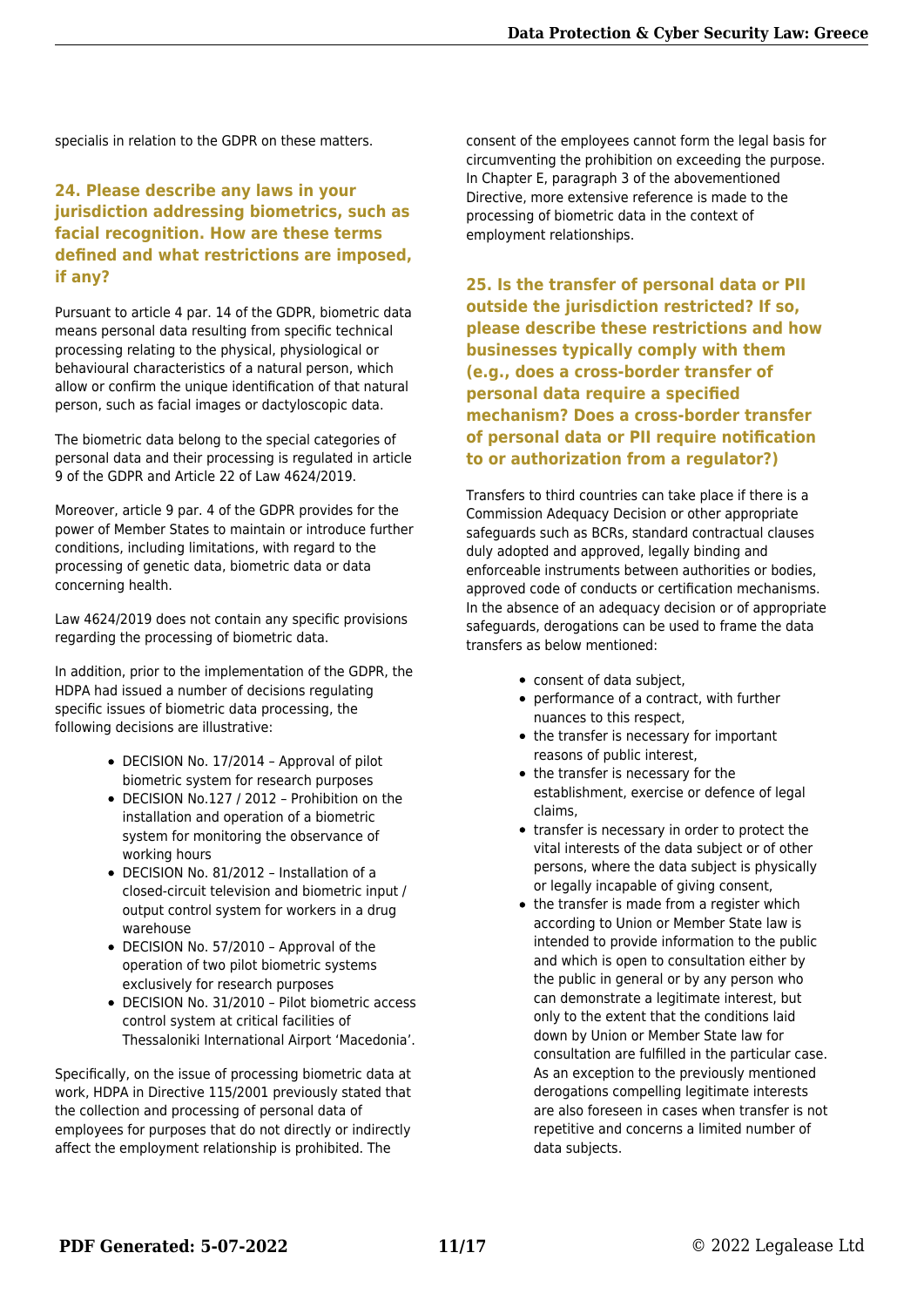Under the GDPR, the HDPA has clarified that the issuance of a national license is not required when transfers are governed by Commission Adequacy Decisions or by appropriate safeguards as aforementioned, unless they are ad hoc contractual clauses between data importers and data exporters, or they concern administrative provisions between public authorities, also including enforceable and substantial rights of the data subjects, such as Memorandum of Understanding. In the last case, a license is required, since the administrative arrangements of such kind are not legally binding. Furthermore, for the BCRs, since they are now approved under the cooperation mechanism on a European level, in accordance with the GDPR provisions, a national license is not required. Furthermore, the HDPA has specified that the derogations stipulated in the GDPR as a tool to govern international transfers should be interpreted strictly, without requiring the issuance of a license to this respect. However, if the transfer is based on the compelling legitimate interests of the data controller provided that all conditions foreseen to this respect are fulfilled, the HDPA should be informed on the transfer and additional information should be further provided to the data subject to this respect. Furthermore, the HDPA has also specified that any judgment of a court or tribunal and any decision of an administrative authority of a third country requiring a controller or processor to transfer or disclose personal data may only be enforceable in any manner if based on an international agreement, such as a mutual legal assistance treaty, in force between the requesting third country and the Union or a Member State, without prejudice to other grounds for transfer.

In legal practice, the most common tool to address intragroup data transfers across the world is the BCRs. In the event where transfers take place in a more limited way, standard contractual clauses are also used.

On 27th of June 2021 the new sets of standard contractual clauses of the European Commission entered into force, echoing GDPR's requirements, along with the Court of Justice of European Union's remarks on Schrems II which invalidated Privacy Shield. With the use of a multi modular approach governing different types of transfers, i.e. from data controller to data controller, from data controller to data processor, from data processor to data processor and from data processor to data controller, the new sets of standard contractual clauses should replace within an eighteen month transitional period the previous ones, while since the 27th of September 2021 it is no longer possible to rely upon the previous sets. With respect to the transfer of data to the US, a new Trans-Atlantic Data Privacy Framework was recently announced by the Commission

and the US, however it is still open for both sides to finalize the details of this agreement in order to propose a new adequacy decision before the Commission.

Law 4624/2019 only comments on international transfers within the context of Directive's 2016/680 implementation regarding the processing of personal data by competent authorities for the purposes of the prevention, investigation, detection or prosecution of criminal offences or the execution of criminal penalties, and on the free movement of such data. General principles governing such transfers, appropriate safeguards and derogations apply, as the case may be.

#### **26. What security obligations are imposed on personal data or PII owners/controllers and on processors, if any, in your jurisdiction?**

The HDPA refers to the provisions of the GDPR on the obligations of the controller and the processor regarding security of processing. These obligations are explicitly defined in article 32 of the GDPR. In addition, article 24 of the GDPR provides for the overall responsibility of the controller to identify and implement appropriate technical and organizational measures. The objective of the security measures is to maintain confidentiality, integrity and availability of personal data.

The GDPR suggests 'appropriate' technical and organizational security measures such as the pseudonymization and encryption of personal data, adherence to an approved code of conduct or an approved certification mechanism to demonstrate compliance, procedures on how to handle data breach cases, etc.

Moreover, Law 4624/2019 (article 22) provides that when processing special categories of personal data, all appropriate and specific measures must be taken to safeguard the personal data subject's interests. These measures may include in particular:

- measures to ensure that ex-post verification can be carried out and the identification of whether and by whom personal data has been entered, modified or deleted
- measures to raise employees' awareness in processing personal data
- restrictions on access by controllers and processors
- the pseudonymization of personal data
- encryption of personal data
- measures to ensure the confidentiality, integrity, availability and durability of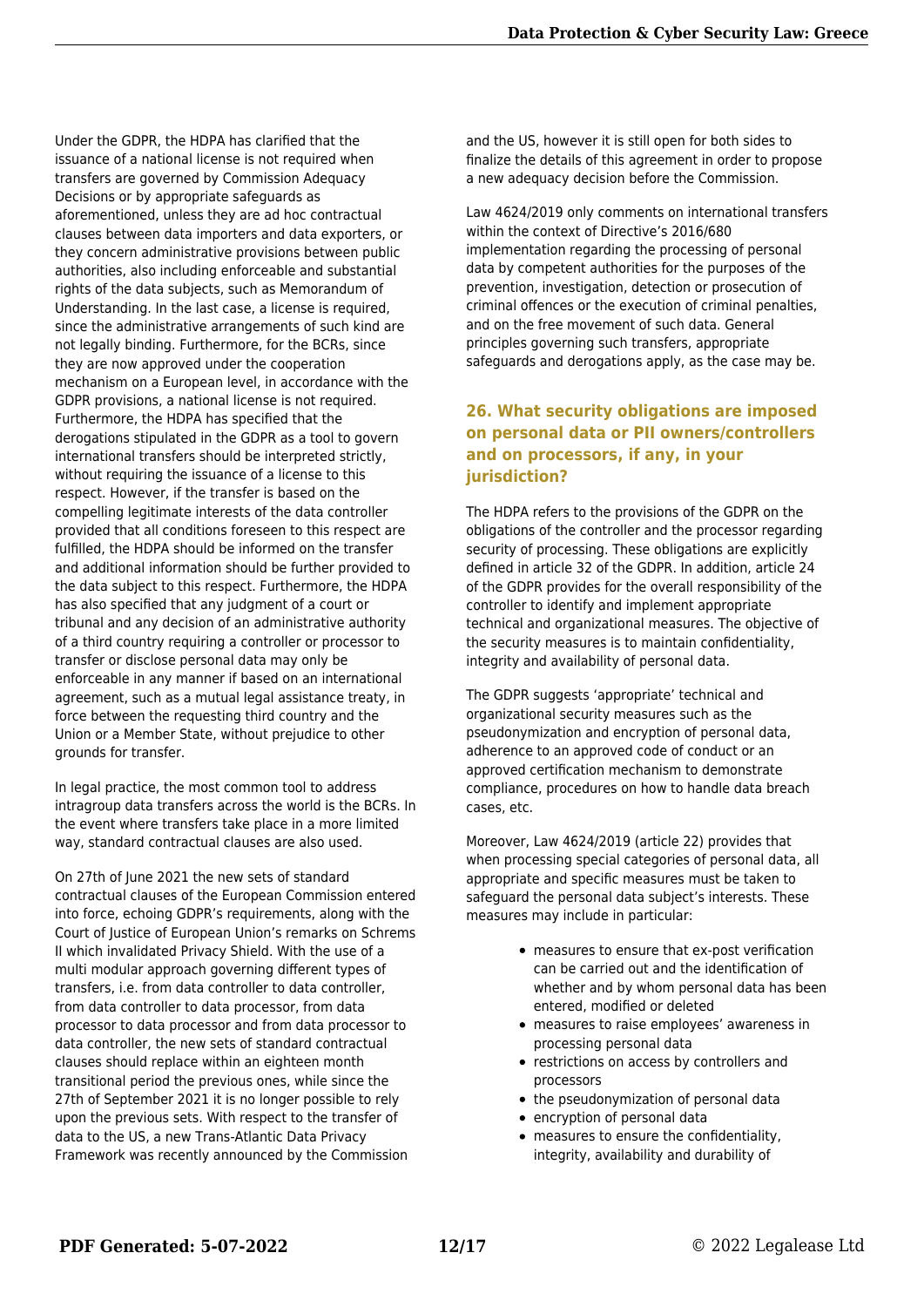processing systems and services related to the processing of personal data

procedures to regularly test and evaluate the effectiveness of technical and organizational measures in order to ensure the safety of processing.

Security measures can be documented in individual procedures or in more general security policies. The determination of appropriate security measures shall be made taking into consideration the latest developments, the cost of implementation, the processing features, the scope and purposes of the processing, as well as the risks of varying likelihood and severity for the rights and freedoms of natural persons.

With regards to the individual security measures and the security policies and procedures that an organization must follow, it should be noted that the HDPA, in an earlier text of informative nature, suggests a code of conduct, a security policy, a security plan and/or a disaster recovery plan. Finally, the 'ex officio' investigations conducted by the HDPA on the security measures of various websites include the https protocol settings, the validity of digital certificates, the password security criteria, and so on.

#### **27. Do the laws in your jurisdiction address security breaches and, if so, how does the law define "security breach"?**

The HDPA, when it comes to personal data breach incidents, refers to the provisions of the GDPR and to articles 33 and 34 of the GDPR regarding the obligation to notify the breach to the supervisory authority and to communicate the breach to the data subject.

A personal data breach is defined by the GDPR as follows: a breach of security leading to the accidental or unlawful destruction, loss, alteration, unauthorized disclosure of, or access to, personal data transmitted, stored or otherwise processed.

Laws 2472/1997 and 4624/2019 do not include any provision concerning personal data breach incidents. The only exception is Law 3471/2006 which provides for a special data breach notification procedure to the HDPA and the Hellenic Authority for Communication Security and Privacy (ADAE) followed by providers of publicly available electronic communications services.

According to Law 3471/2006 a personal data breach is a breach of security leading to an accidental or unlawful destruction, loss, alteration, unauthorized disclosure of, or access to personal data transmitted, stored or otherwise processed in relation to the provision of

publicly available electronic communications services.

Additionally, the main national framework on cybersecurity is Law 4577/2018 which transposed Directive 2016/1148 refers on "incidents" meaning any event having an actual adverse effect on the security of network and information systems, reminding that whereas all personal data breaches are security incidents, not all security incidents are necessarily personal data breaches.

#### **28. Does your jurisdiction impose specific security requirements on certain sectors, industries or technologies (e.g., telecoms, infrastructure, artificial intelligence)?**

The issue of information security is regulated by several provisions both on European and national level.

Specifically, Article 32 of the GDPR makes explicit reference to the security of data processing, and in particular the implementation of appropriate technical and organizational measures by both controllers and processors.

In addition, Article 28 of the GDPR contains specific provisions (par. 3 (c) and (f)) that regulate processing security issues by the processor, while emphasizing the responsibility of the controller (par. 1) for cooperation only with processors which can ensure a strong level of security, in line with the requirements set by the GDPR.

It is noted that on a national level in Article 12 of Law 3471/2006 on the protection of personal data and privacy in the field of electronic communications, it is envisaged that the provider of electronic communications services must take appropriate technical and organizational measures in order to protect the security of the services provided, as well as security of the public electronic communications network.

It is further noted that at European level, Directive 2016/1148 (NIS) contains provisions on measures to achieve a high level of security of network and information systems jointly throughout the European Union. The Directive has been transposed into national law by Law 4577/2018.

Other specific provisions regarding security requirements are included in sector specific legislation, i.e. in the telecoms sector (i.e. Law 3674/2008, ADAE Regulation for the Assurance of Confidentiality in Electronic Communications, ADAE Regulation governing security and integrity of electronic communication networks and services). The Hellenic Authority for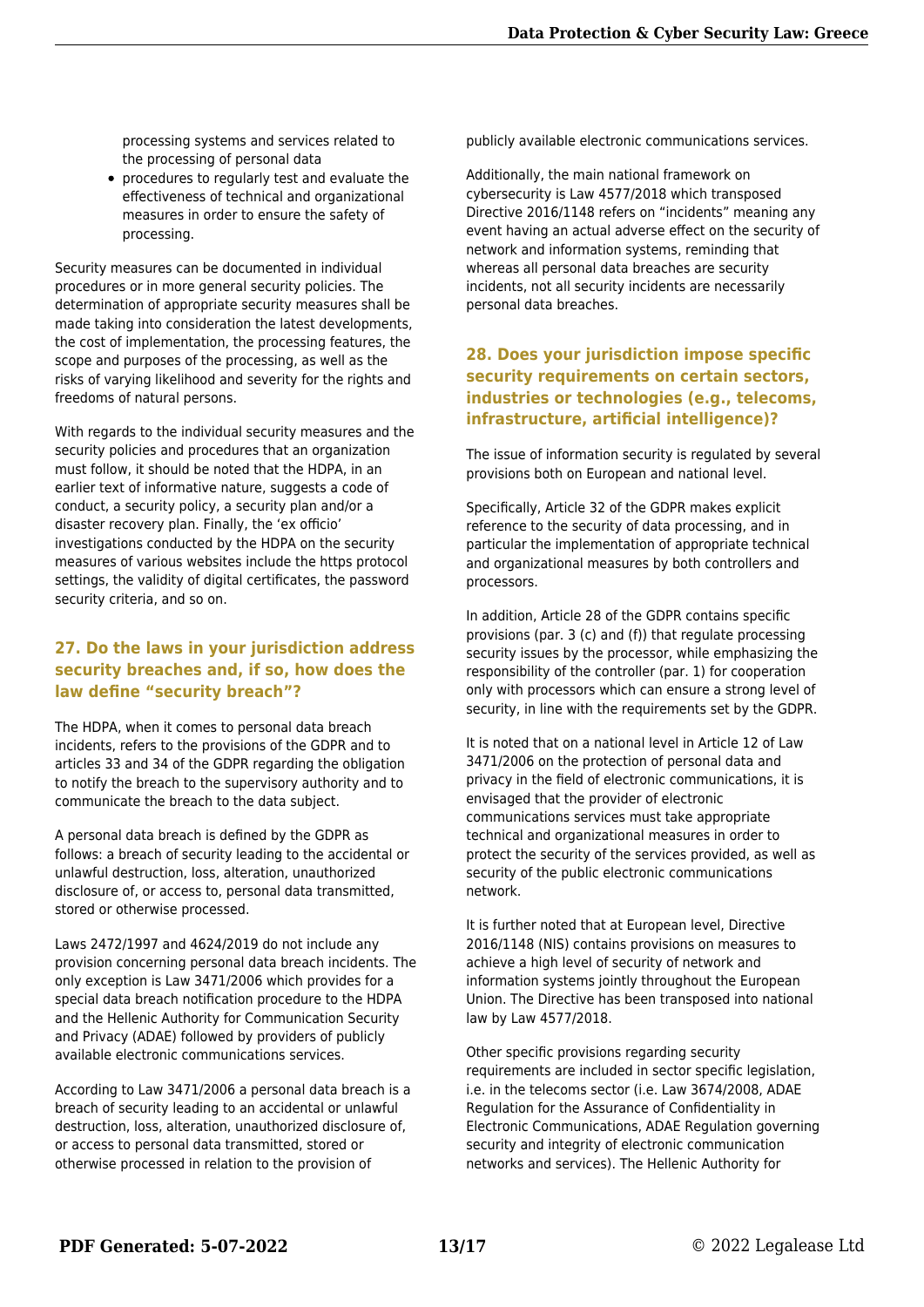Communication Security and Privacy (ADAE) has been established according to article 19 par. 2 of the Hellenic Constitution. According to article 1 of its founding law, 3115/2003, its purpose is to protect the free correspondence or communication, as well as the security of networks and information in any possible way.

The HDPA and ADAE take the issue of information security seriously and have in fact have imposed administrative fines for inadequate security measures.

#### **29. Under what circumstances must a business report security breaches to regulators, to individuals, or to other persons or entities? If breach notification is not required by law, is it recommended by the regulator and what is the typical custom or practice in your jurisdiction?**

The HDPA, when it comes to a personal data breach, refers to the provisions of the GDPR and in particular, to articles 33 and 34 of the GDPR regarding the obligation of the controller to notify the breach to the supervisory authority and to communicate the breach to the data subject.

According to article 33 of the GDPR, data controllers, in the case of a personal data breach which is likely to result in a risk to the rights and freedoms of natural persons shall without delay and within 72 hours after having become aware notify the breach to the supervisory authority.

Moreover, according to article 34 of the GDPR, when the personal data breach is likely to result in a high risk to the rights and freedoms of natural persons, the controller shall communicate the personal data breach to the data subject without undue delay. The latter communication of the breach to the data subject is irrespective of the aforementioned notification of the breach to the supervisory authority (which shall take place even when the risk cannot be considered as 'high'). The communication to the data subject shall take place, as much as possible, in an appropriate and effective way, in the form of personalized information rather than a general communication.

It should be noted that in any case, the supervisory authority can order the controller to communicate a personal data breach to the data subject (article 58 par 2 (e) of the GDPR).

The data controller should proceed with the notification through the portal of the HDPA designed for this

purpose, by filling the appropriate form.

Following the assessment of the data controller that a notification before the authority is not required, the incident should be in any case documented appropriately in order for the authority to verify compliance with the provisions of the GDPR.

#### **30. Does your jurisdiction have any specific legal requirement or guidance regarding dealing with cyber-crime, such as the payment of ransoms in ransomware attacks?**

Cybercrime cases are handled on a case-by-case basis by the competent state authorities, and in particular the Cyber Crime Division of Hellenic Police, while the directions of the competent administrative authorities are tailored to the specific characteristics of each case.

At national level there is no specific law dealing exclusively with cybercrime issues.

At legislative level there are various provisions of Greek criminal law that define specific forms of computer crime, such as Articles 386A of the Greek Penal Code regulating computer fraud, 370B of the Greek Penal Code on unlawful access to an information system or data – illegal copy of data, 370C of the Greek Criminal Code related to hacking. To the extent that these crimes are committed online – and as such falling under the definition of cybercrime – these articles are applicable in specific cases.

In addition, Law 4411/2016 ratified the Council of Europe Convention on Cybercrime and its Additional Protocol on the criminalization of acts of a racist and xenophobic nature committed through computer systems. Furthermore, the same law transposes, at national level, Directive 2013/40/EU of the European Parliament and of the Council on attacks against information systems and replacing Council Framework Decision 2005/222 /JHA.

#### **31. Does your jurisdiction have a separate cybersecurity regulator? If so, please provide details.**

At national level there is no separate authority that has a regulatory role. Moreover, even at European level, there does not seem to be a relevant model.

In Greece cybersecurity issues are included in the responsibilities of different regulatory authorities such as the Hellenic Authority for Communication Security and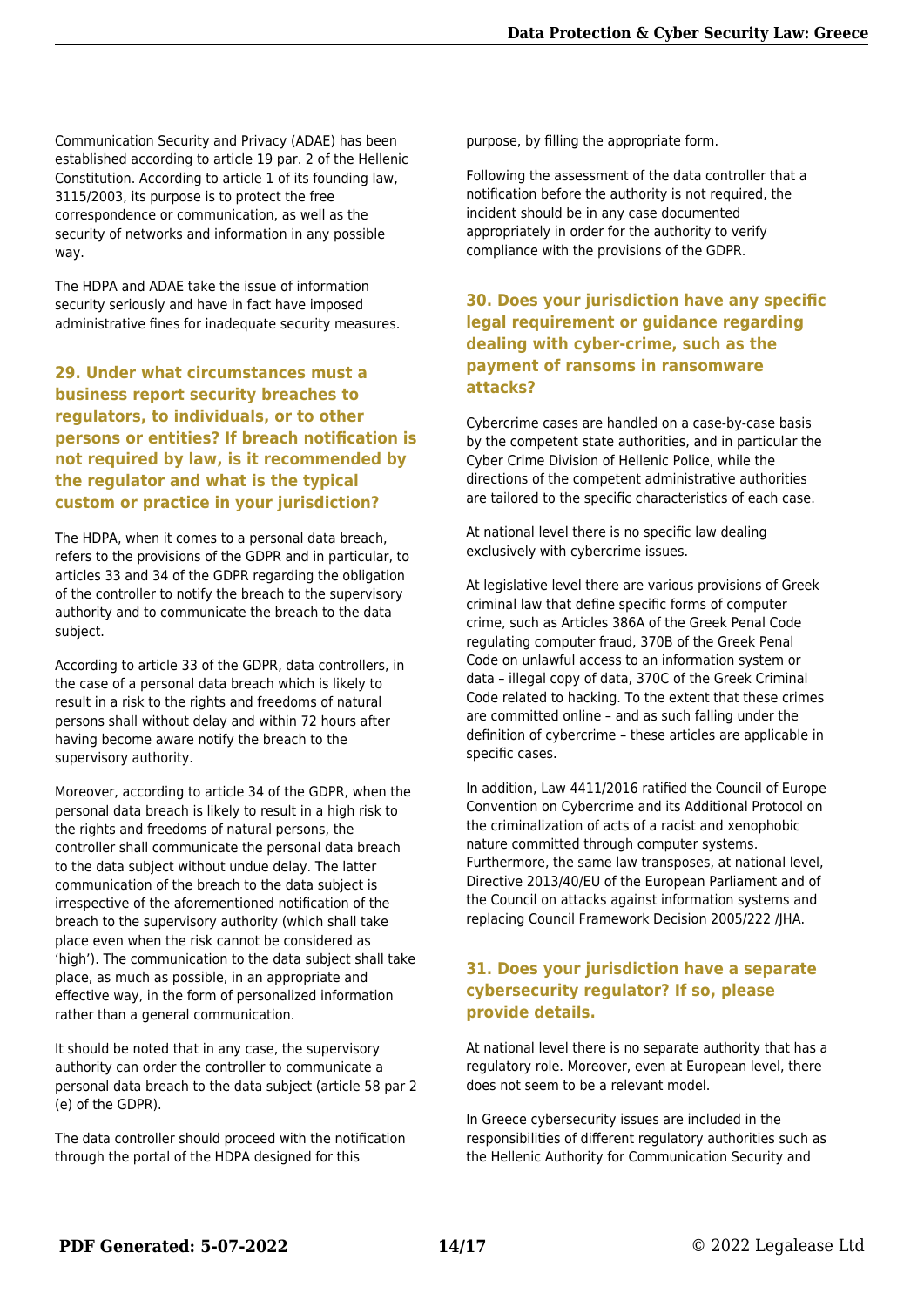Privacy, and the Hellenic Data Protection Authority.

However, a crucial role at European level in the field of information security is played by the European Network and Information Security Agency (Enisa). Regulation (EU) 2019/881 entrusts Enisa with critical tasks for the purpose of achieving a high level of cybersecurity throughout the Union, including by actively supporting Member States, Union institutions, bodies and agencies in improving cybersecurity. Enisa shall act as a reference point for advice and expertise on cybersecurity for Union institutions, bodies, offices and agencies as well as for other relevant Union stakeholders.

**32. Do the laws in your jurisdiction provide individual data privacy rights, such as the right to access and the right to deletion? If so, please provide a general description of the rights, how they are exercised, what exceptions exist and any other relevant details.**

GDPR provisions calling for more fairness and transparency provide for the following rights:

- **Right to information**: right to precise information about data processing;
- **Right of access:** confirmation about processing of personal data and access to specific relevant information;
- **Right to rectification:** rectification of inaccurate data and complete incomplete data;
- **Right to erasure:** erasure of data which is no longer necessary under certain circumstances;
- **Right to restriction of processing:** when data accuracy is challenged, processing is unlawful, data is no longer necessary or when the data subject objects to processing;
- **Right to data portability:** the data subjects can request under certain conditions to either receive in a specific format the data belonging to them or to directly transfer it to another data controller;
- **Right to object:** the data subject can object to processing when this relies upon the legitimate interests of the data controller or public interest;
- **Right to human intervention:** in cases where exclusively automated processing takes place, including profiling, the data subject may express one's point of view and contest the decision taken based on this

#### processing.

The rights can be exercised through any possible means the data controller or data processor provides to this respect (i.e hard-copy forms, emails, by phone communication). The means should be easily accessible and understandable in order not to discourage the data subjects to proceed accordingly. The deadline provided under the GDPR for replying to such requests is one month from the submission of the request, which can be further extended for two more months, where necessary, considering the complexity and number of the requests. All information and communications made to this purpose by data controllers shall be provided free of charge. Where requests from a data subject are manifestly unfounded or excessive, in particular because of their repetitive character, the controller may either: (a) charge a reasonable fee taking into account the administrative costs of providing the information or communication or taking the action requested; or (b) refuse to act on the request.

The right to be informed, right of access and right to object are also provided in HDPA's Directive for the use of CCTV (Directive 1/2011) with respect to the protection of persons and goods regarding personal data collected by CCTV systems. The time limit to satisfy the right of access in this case, in the HDPA's Directive is fifteen (15) days. The HDPA has further specified how the right to be informed can be satisfied through relevant signs, whereas it has also underlined that when for instance a copy of the footage is provided to data subjects exercising their right of access, third parties should be covered, i.e. by partially blurring the image, provided that their right to privacy is violated.

Moreover, rights arise from Law 3471/2006, such as the right of data subjects to be informed with respect to call recording, and the right of data subjects to be informed about processing of location and traffic data on the basis of consent. Furthermore, the data subjects have the right to object the inclusion of their personal details on a hard copy or electronic public registry and rights related to call identification and potential restrictions thereof. Moreover, the data subjects reserve the right not to receive detailed accounts and to impede the automatically forwarded calls from third parties to their device, while specific provisions apply with respect to cookies.

Law 4624/2019 introduces certain restrictions on the satisfaction of rights of access, erasure and the right to object as provided by the GDPR under certain conditions. Additionally, a derogation from the obligation of communication towards the data subjects in the case of a data breach is foreseen where information due to their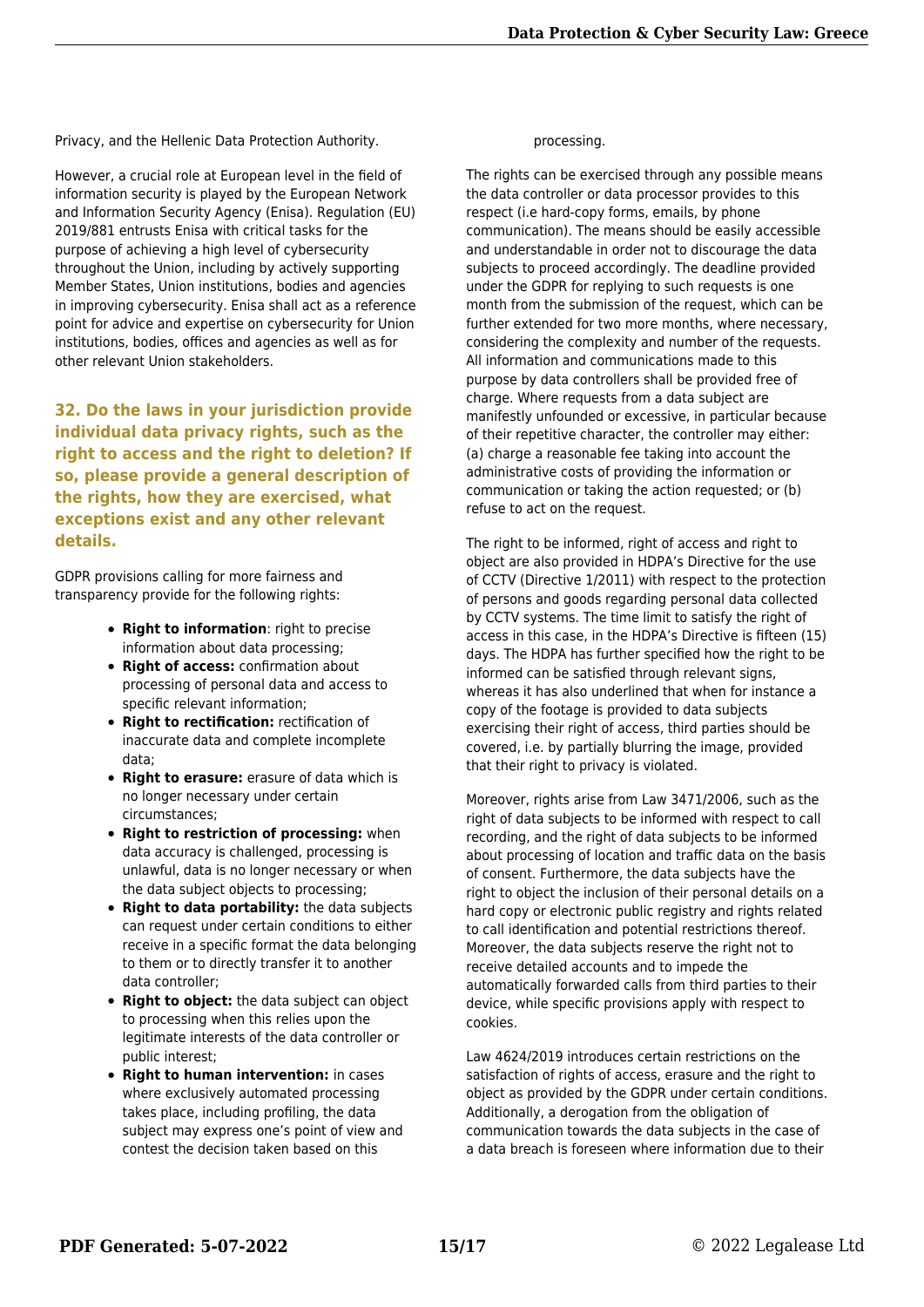nature or the compelling legitimate interests of a third party should remain confidential. As already mentioned, the HDPA has commented that these additional restrictions are not duly specified as required by the GDPR. Therefore, it will assess within the context of exercising its powers whether such restrictions comply with the GDPR and the existing legal framework arising from the European Convention of Human Rights and the Charter of Fundamental Rights of the European Union.

#### **33. Are individual data privacy rights exercisable through the judicial system or enforced by a regulator or both?**

Data subjects are entitled to exercise their rights before the data controllers, and they are also entitled to lodge complaints before the HDPA in case a violation takes place. This can further trigger the investigative powers of the Authority -which also acts ex officio- and can consequently lead to the imposition of fines on data controllers or their representatives, along with further administrative sanctions. Violation of respective obligations arising from the existing framework may also entail further criminal sanctions.

#### **34. Does the law in your jurisdiction provide for a private right of action and, if so, in what circumstances?**

Article 40 and 41 of Law 4624/2019 provide for judicial protection against a data controller or processor, stipulating the competent courts before which a relevant lawsuit should be filed. The law also provides for the possibility of exercising the right to lodge a complaint with a supervisory authority and the right to an effective judicial remedy against a supervisory authority through a non-profitable association, organization etc. It should be further noted that under Law 4624/2019 the Decisions and individual administrative Acts of the HDPA, including the Decisions imposing sanctions, are challenged before the Council of State. This provision has been widely challenged by practitioners, considering the costs and time this level of justice requires in Greece.

Furthermore, according to Law 3471/2006, data subjects whose rights are violated may ask for compensation for any financial damage caused to them.

#### **35. Are individuals entitled to monetary damages or compensation if they are affected by breaches of data privacy laws?**

#### **Is actual damage required or is injury of feelings sufficient?**

Under Law 3471/2006 if injury of feelings takes place, an obligation for compensation for injury of feelings also arises. According to article 14 of Law 3471/2006, compensation for injury of feelings is awarded irrespectively of any potential financial damage requested.

This establishes the presumption of civil liability of the data controller when a violation of the legal framework takes place, further leading to compensation of data subjects for injury of feelings. This was also confirmed in the Case 415/2019 issued by the District Court of Athens, following the beginning of the implementation of the GDPR (relating however to an unsolicited call made before the GDPR starts applying), where the Court identified that the obligation for compensation for injury of feelings is sufficiently triggered by the violation of the legal provisions concerning data protection on electronic communications, since such action directly undermines the right of privacy and the protection of data subject's personality.

It should be also mentioned that the HDPA in its relevant Opinion has commented that the sanctions provided by Law 3471/2006 -which further refer to the sanctions system of Law 2472/1997- should be harmonized with the ones provided by the GDPR for the sake of consistency and efficiency.

#### **36. How are the laws governing privacy and data protection enforced?**

According to articles 9 to 15 of the Greek Law 4624/2019, the HDPA is entrusted with supervisory and sanctioning powers related to the application of the rules on the protection of personal data. Additionally, the Hellenic Authority for Communication Security and Privacy (ADAE) has been established according to article 19 par. 2 of the Hellenic Constitution, with the purpose is to protect the free correspondence or communication, as well as the security of networks and information in any possible way.

#### **37. What is the range of sanctions (including fines and penalties) for violation of these laws?**

With regard to the extent of the administrative fines threatened, the delimitation of which depends on the nature and specific circumstances of each infringement, the GDPR provides the amount of up to EUR 20,000,000